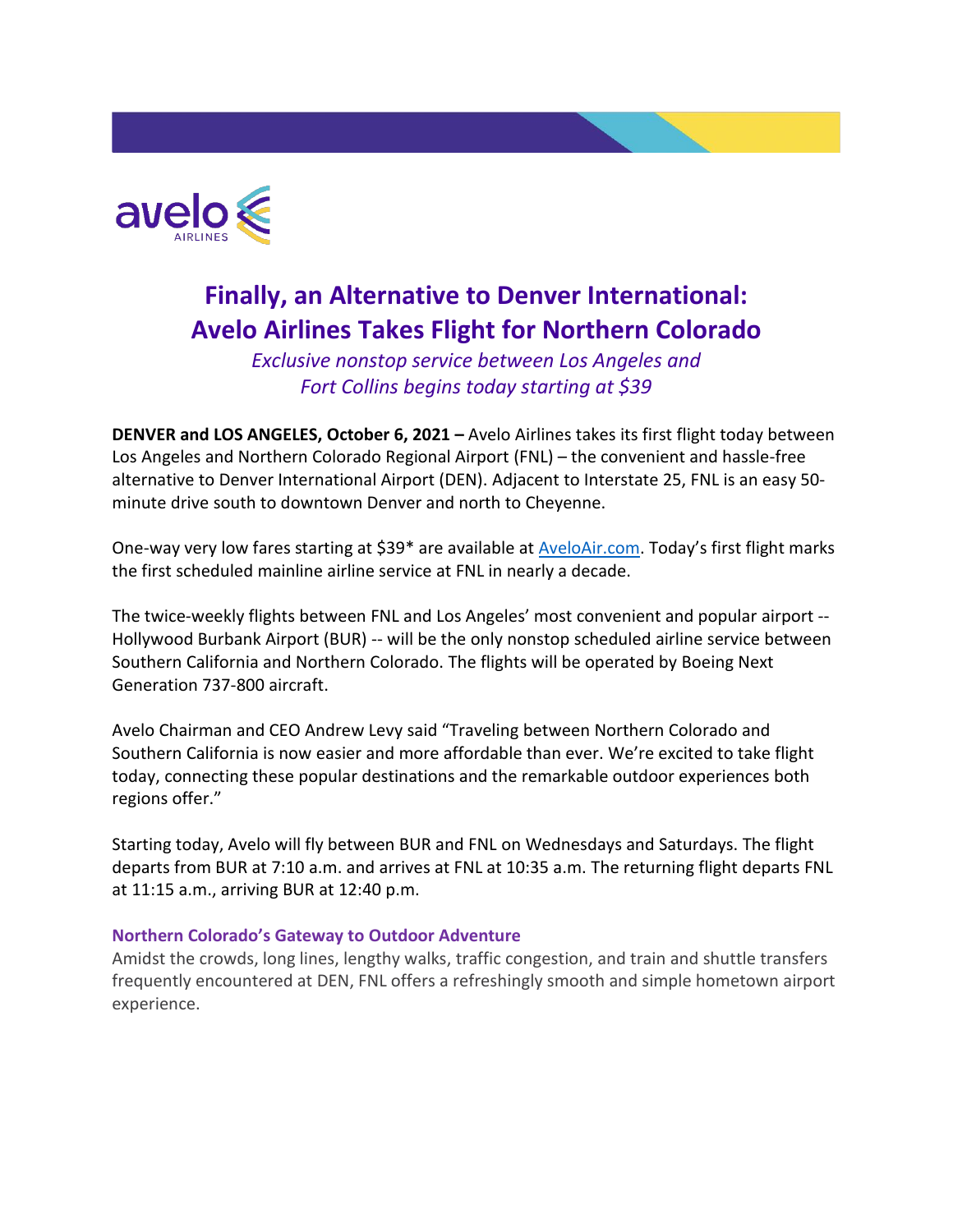"Residents within the Northern Colorado Region have expressed a solid desire for more convenient and cost-effective air travel options," said Northern Colorado Airport Director, Jason Licon. "Avelo has committed to partner with smaller more convenient airports like ours, offering affordable flights to popular destinations such as the Los Angeles area."

With 300 days of sunshine, snow-capped mountains, idyllic lakes and clear-running rivers, FNL is Northern Colorado's gateway to an array of outdoor activities for every interest. Situated just 50 miles north of Denver and south of Cheyenne, the Fort Collins / Loveland corridor is home to a lively arts and entertainment scene, infinite dining options and a spirited nightlife.

#### **LA's Best Airport**

Whether Customers are departing or arriving, BUR offers a refreshingly convenient and hasslefree experience. Named the 2019 "Best U.S. Airport" by Fodor's Travel, BUR features include seamless curbside pickup and drop-off, smaller crowds, unrivaled speed for plane-to-carousel bag delivery, faster TSA security lines, and short walking distances between the terminal and ground transportation, parking and rental cars (instead of the time-consuming shuttles and trains necessary at other larger airports). All of this makes BUR LA's ultra-convenient, stressfree gateway.

"The timing of Avelo's new service to Northern Colorado is ideal for travelers looking for a convenient way to experience autumn and winter in one of the most beautiful regions of the country," says Frank Miller, Executive Director, Hollywood Burbank Airport.

#### **A Different, Better and More Affordable Travel Experience**

Avelo's everyday low fares have no change or cancellation fees. There is also no charge for Customers who choose to make reservations by phone. Additionally, Avelo offers several unbundled travel-enhancing options that give Customers the flexibility to pay for what they value, including priority boarding, checked bags, carry-on overhead bags, and for bringing a pet in the cabin.

Avelo operates single-class, fuel-efficient 189-seat 737-800 mainline jets, offering a spacious and comfortable experience. Customers may choose from several seating options, including seats with extra leg room, as well as pre-reserved window and aisle seating.

Avelo became America's first new scheduled airline in nearly 15 years when it initiated service on April 28, 2021, from its first base at BUR. The airline – which offers a more convenient, caring and affordable experience – currently serves 11 popular destinations across the Western U.S.

In early November, Avelo will begin serving Customers in Connecticut from its first East Coast base at Tweed-New Haven Airport (HVN). The airline will initially fly between HVN and five popular Florida destinations – Fort Lauderdale, Fort Myers, Orlando, Palm Beach and Tampa.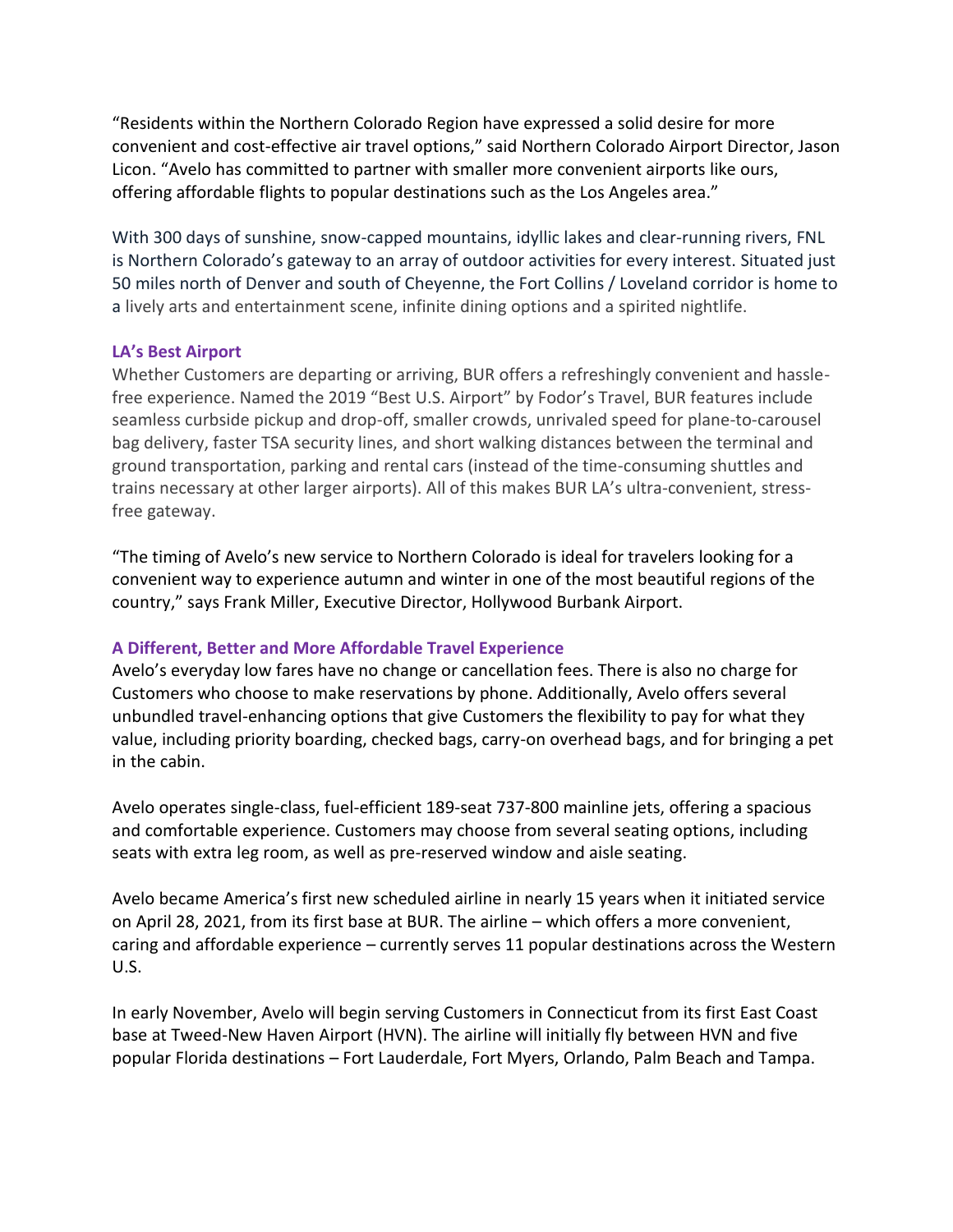In its first six months of operation, Avelo is delivering industry-leading reliability. In fact, over the past 90 days, Avelo achieved a 90% on-time performance run rate and reported only two cancellations – representing a 99.8% completion factor.

Avelo is distinguished by its Soul of Service culture. The culture is grounded in a "One Crew" mindset that promotes teamwork, kindness and, above all, doing the right thing. By caring for one another and owning their commitments, Avelo Crewmembers provide a smooth, enjoyable, reliable and caring experience for its Customers.

#### **About Avelo Airlines**

Avelo Airlines was founded with a simple purpose — to Inspire Travel. The airline offers Customers time and money-saving convenience, surprisingly low everyday fares, and a refreshingly smooth and caring experience through its Avelo Soul of Service culture. Operating a fleet of Boeing Next Generation 737 aircraft, Avelo serves 11 popular destinations across the Western U.S., including its base at Los Angeles' Hollywood Burbank Airport (BUR), and starting this fall, Avelo will begin serving Connecticut from its first East Coast base at Tweed-New Haven Airport (HVN). For more information visit [AveloAir.com.](http://aveloair.com/)

#### **About Northern Colorado Regional Airport (FNL)**

Located just north of Denver, the Fort Collins – Loveland area is known for its thriving craft beer industry, eclectic arts and entertainment scene and mix of outdoor recreational activities. With 300 days of sunshine, snow-capped mountains, idyllic lakes, and clear-running rivers, it's captivating year-round. Northern Colorado Regional Airport (FNL) is the nearest to Estes Park, base camp to the breathtaking Rocky Mountain National Park which is home to an abundance of wildlife and miles of hiking trails. Drive times from FNL to world-renowned ski resorts like Breckenridge, Vail, Copper Mountain, and Winter Park are like those from the Denver International Airport.

#### **About Los Angeles' Hollywood Burbank Airport (BUR)**

Hollywood Burbank Airport (BUR) is owned and operated by the Burbank-Glendale-Pasadena Airport Authority, a joint powers agency created in 1977 between the Cities of Burbank, Glendale and Pasadena. More information can be found on the airport's website, HollywoodBurbankAirport.com, and on the airport's Facebook, Twitter and Instagram feeds.

\*The one-way \$39 fare includes government taxes and fees. The fare is available on a limited number of flights and seats. Fare must be purchased by October 20, 2021. Additional fees for carry-on and checked bags, assigned seats and other optional services may apply. For full terms and conditions, please see Avelo's [Contract of Carriage.](https://www.aveloair.com/contract-of-carriage)

### **Media Contacts**

**Avelo Airlines** Courtney Goff [cgoff@aveloair.com](mailto:cgoff@aveloair.com)